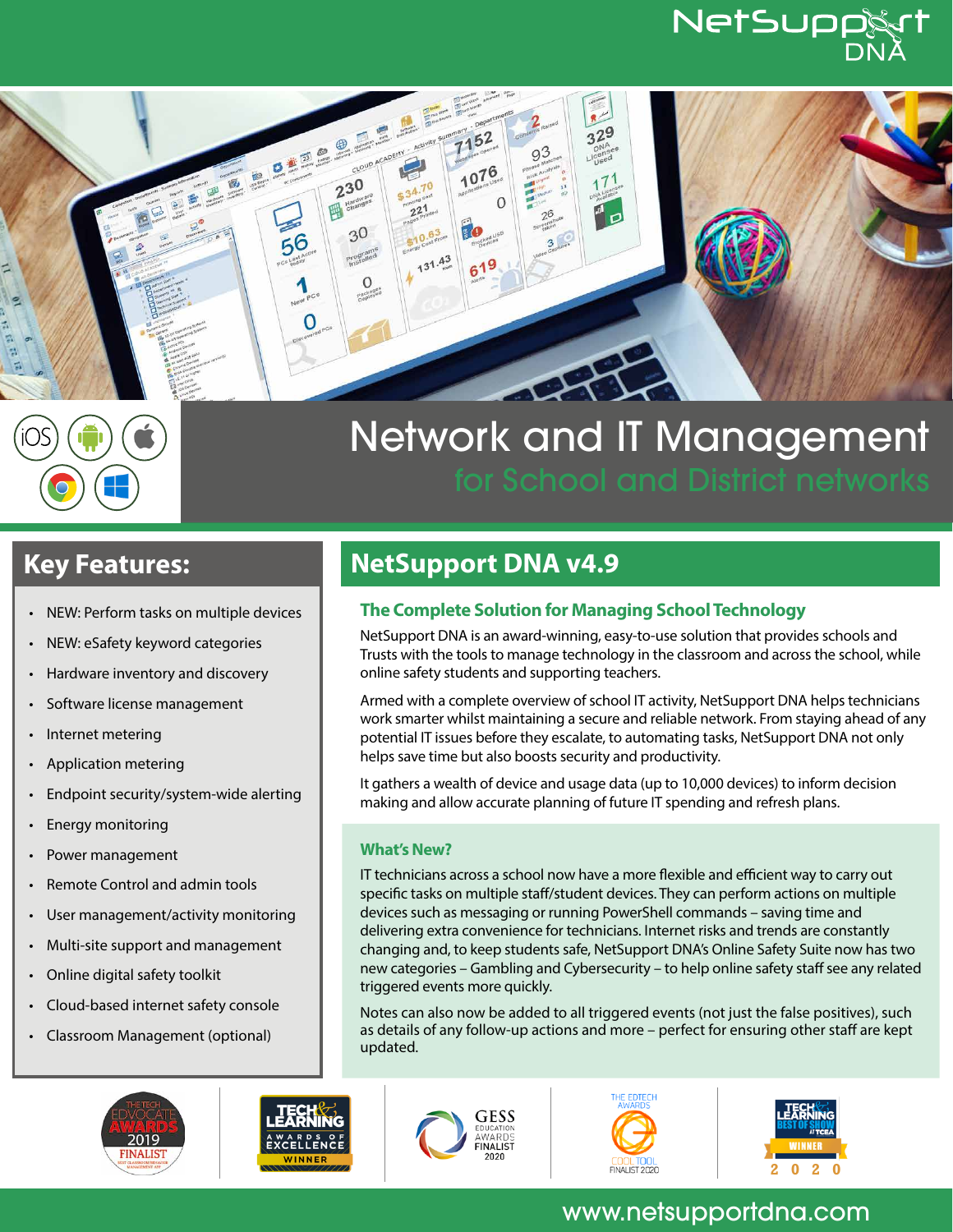#### **Ease of Installation**

After installation of the server module (used to manage and add information to the DNA database), the deployment tool provided will automatically discover and install the DNA agent on targeted devices across the school (supports up to 10,000 devices). The DNA console (installed by the IT technician) provides full DNA system control, rich on-screen information, and real-time reporting.

#### **Hardware Inventory**

NetSupport DNA provides one of the most comprehensive and detailed Hardware Inventory modules available. A wealth of information is gathered from each device - from CPU and BIOS types to network, video, and storage information.

Inventory reports are displayed either for a single PC; a selected department; just teachers or a specific classroom PC; or condition-based "Dynamic Groups".

Hardware Inventory updates are configured to run at different times throughout the day or at start-up and can be refreshed instantly on demand. A standalone inventory component is available to run on non-networked or mobile devices and, in addition, high-value peripherals can also be associated and recorded against a device - perfect for keeping track of school assets.

#### **SNMP Device Discovery**

The SNMP Discovery view allows NetSupport DNA to be configured to scan a range of network addresses and report on any appropriate devices discovered across the school, such as printers and access points. These items can then be stored within DNA and real-time data (such as ink or toner levels) can be monitored from the console.

#### **Software Inventory and Licensing**

The Software Module is designed to help schools better manage license compliance and reduce software overspend by accurately reporting installed software and proactively identifying PCs with software that has no or low usage.

It supports the ongoing management of all software licenses for each department: recording suppliers, purchase, and invoice details, department or cost center allocation and the tracking of maintenance contracts - as well as storing PDF copies of any supporting documents.

#### **Software Application Metering**

The Application Metering module reports on all applications used on each PC or server, detailing the time the application was started and finished, as well as the actual time it was active.

Monitoring application use ensures software licenses are assigned to the right staff/students and aren't renewed without evidence of activity - thereby enabling cost savings.

Application usage can also be restricted for students, either fully or just by time of day. Lists of approved and restricted applications, together with times when restrictions apply, can be created and enforced centrally.

#### **Efficiency View**

The unique dashboard highlights at a glance how school technology is being used and the areas where efficiency can be improved to create cost and time-saving benefits, such as which PCs are least effectively used (and therefore can be redeployed) or which apps are the least used (and therefore may not need renewing).

#### **Software Distribution**

NetSupport DNA provides a multi-delivery option for Software Distribution. A software distribution package is created by either applying parameters to a collection of files or folders or by using the DNA application packager - recording the user prompts, keystrokes, and mouse clicks that are used during a test installation, and then automating these on a live deployment to bypass the need for operator intervention. NetSupport DNA also includes a Scheduling feature, allowing packages to be deployed on a specific date and time - usually out of core school hours when network traffic is at its lowest. An error report is also available to see whether there were any errors during the install.

#### **Energy Monitoring and Power Management**

The Energy Monitoring module provides a concise highlevel summary of potential energy wastage across computer systems left powered on out of school hours. NetSupport DNA keeps an accurate record of each time a computer is powered on, off or hibernates, to provide an average (and customizable) "power consumption per device" calculation. With this information, Power Management policies can be set, allowing computers to automatically power off and back on at specified times. Plus "inactivity policies" can be set for systems inactive over a period of time.

#### **School Alerting**

NetSupport DNA's powerful Alerting module automatically notifies operators when any number of changes occurs across the school network. The module is easy to use and there is no limit to the number of custom alerts that you can add.

System Error Alerts also capture screenshots/videos of system errors as they occur, for faster problem-solving. This applies to all PC alerts, allowing you to choose what happens when an alert is triggered. You can direct alert notifications to specified email recipients and/or active console users (on a per alert basis, so the nature of the alert may dictate who is notified). In addition, outstanding alerts are identified against matching PCs on the main hierarchy tree view. Operators can add notes to alerts and a detailed log is accessible from the History feature.



## www.netsupportdna.com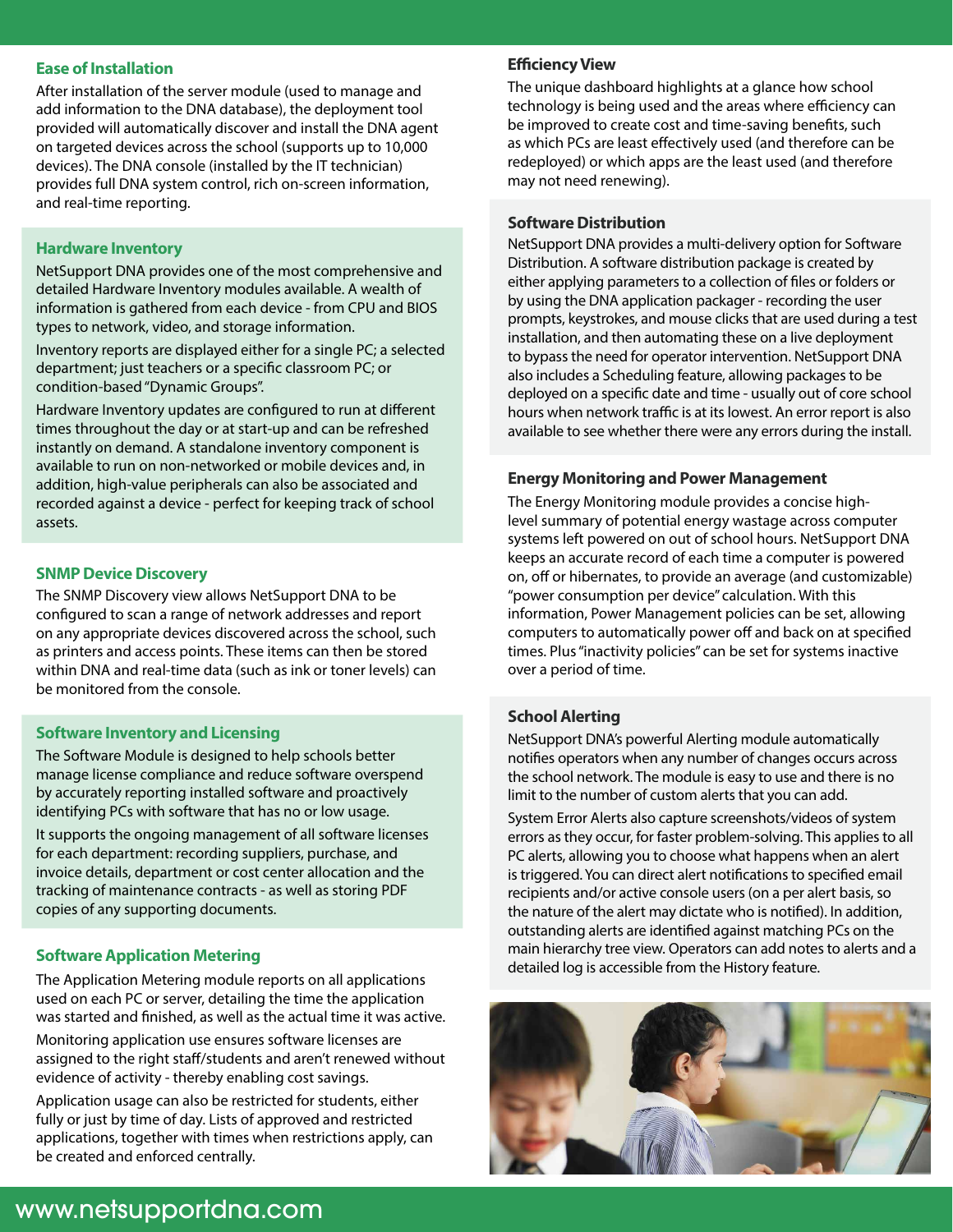#### **Endpoint Security**

To help maintain school network security, USB memory stick use can be controlled across the entire school or just specific departments, staff, or students. You can choose settings to allow full access, block all access, allow read-only access, or prevent applications being run from an unknown memory stick. Alternatively, you can authorize the use of individual memory sticks for the current day, a week, or indefinitely – and use can also be limited to only those authorized. It can also detect if USB drives are encrypted (BitLocker).

The key to supporting an effective internet safety policy is providing effective controls. With NetSupport DNA, internet usage can be fully managed: lists of approved and restricted URLs, and/ or sub-URLs, can be applied centrally to specific groups, allowing for age-appropriate group internet filtering. Once applied, NetSupport DNA can allow unrestricted access to all websites, restricted access to certain websites that have been marked as approved by the school, or block access to specific sites marked as inappropriate. It also logs start and finish times for each URL visited and the active time spent on a page. Results can be reviewed by device or user. In addition to restricting websites and applications by their specific name, apps and games can now be blocked or restricted by their window's title, helping technicians to add a broader layer of security while keeping students on task.

#### **Internet Safety**

NetSupport DNA, together with its optional classroom management module, provides a range of features to support a school-wide internet safety policy. Within DNA, this includes both Internet Monitoring and restrictions to prevent access to inappropriate websites; disabling webcams on classroom devices; controlling access to content on memory sticks; triggering alerts when violations occur – through to the enforcement of Acceptable Use Policies.

NetSupport DNA's internet safety toolkit contains a contextual intelligence-based Risk Index that automatically flags high-risk events and vulnerable students based on sophisticated contextual AI risk analysis. It helps staff by examining the context and history of a student's activities and creating a score to indicate the degree of risk they are exposed to at that time.

The Keyword and Phrase Monitoring feature provides insight into and alerts from any activity by a student that might suggest they are engaged in activity that would place them at risk. The details/ context of triggered words can be reviewed, with the results (available as a log, screenshot, screen recording, and webcam image, according to severity level). Triggered events can be marked as 'in progress' or 'complete' to let supporting staff know their status.

The "Report a Concern" feature allows students to report concerns discreetly to nominated school staff. Teachers can also "Add a Concern" where they are verbally told of a student's concern.

Authorized staff can also flag 'at risk' students on the system so they can be easily identified and support provided to them.

Plus, designated staff can now access key information and alerts from triggers across the school's local network while on the go using the cloud-based internet safety console.

#### **Acceptable Use Policies**

NetSupport DNA provides a flexible module to support the delivery and tracking of AUPs across the school. Policies can be applied to specific devices or users for display each time any user logs on or for one-time display and acknowledgment. The AUP feature can support multiple policies (including a new Health and Social Distancing policy), which can then be formatted for clear presentation. Full tracking and exception reporting are also provided.

# **Internet Metering User Management**

NetSupport DNA provides a range of features to locate and manage users within a networked environment. Schools can customize the data to be gathered from each user, including the tracking of user acceptance forms. DNA also keeps a history of changes to User Data and records changes to custom user details. Profiles can be set for different groups of devices or users, each with its specific component settings i.e. limited internet access for Year 7. NetSupport DNA can prevent or allow selected users to be logged on to multiple machines, allows users to locate another logged-on user and send them a message, plus enables teachers and technicians to reset students' system passwords. A single time-based summary of all activity by a specific user, PC, or department (chronological view) is also available. Plus, technicians can remotely log in to multiple school PCs on the LAN, and also support remote schools that are not part of their main infrastructure via the secure inbuilt Gateway component. IT team can also conduct a two-way chat session between any number of selected staff or students in full audio mode.

#### **Real-time Monitoring**

The Explorer mode provides a real-time overview of all PCs on the network, highlighting which ones have current notifications and active policies, ensuring operators can identify and resolve issues quickly. The data view can be presented as Icons, Details, or Thumbnails (where the PC screens are visible). In Details mode, performance data such as real-time network traffic, CPU and memory use for each PC is now displayed to give an instant view of network health. Privacy modes can be set to provide data protection and confidentiality. Using Explorer mode, technicians can now use the Spotlight feature to help them see more details about a selected PC (e.g. any applications, services, websites, and processes in use), all in a single glance.

#### **Vault**

NetSupport DNA contains a Vault component to allow secure storage of serial numbers, passwords, or any other confidential IT data. Access to the Vault can be restricted to specific console users and activity can be recorded against the central DNA audit trail.

#### **System Audit**

NetSupport DNA includes a powerful Audit component to track all selected console activity by staff. The Audit feature records changes to policies or settings; when entries are added/deleted or where rights are changed for any user.